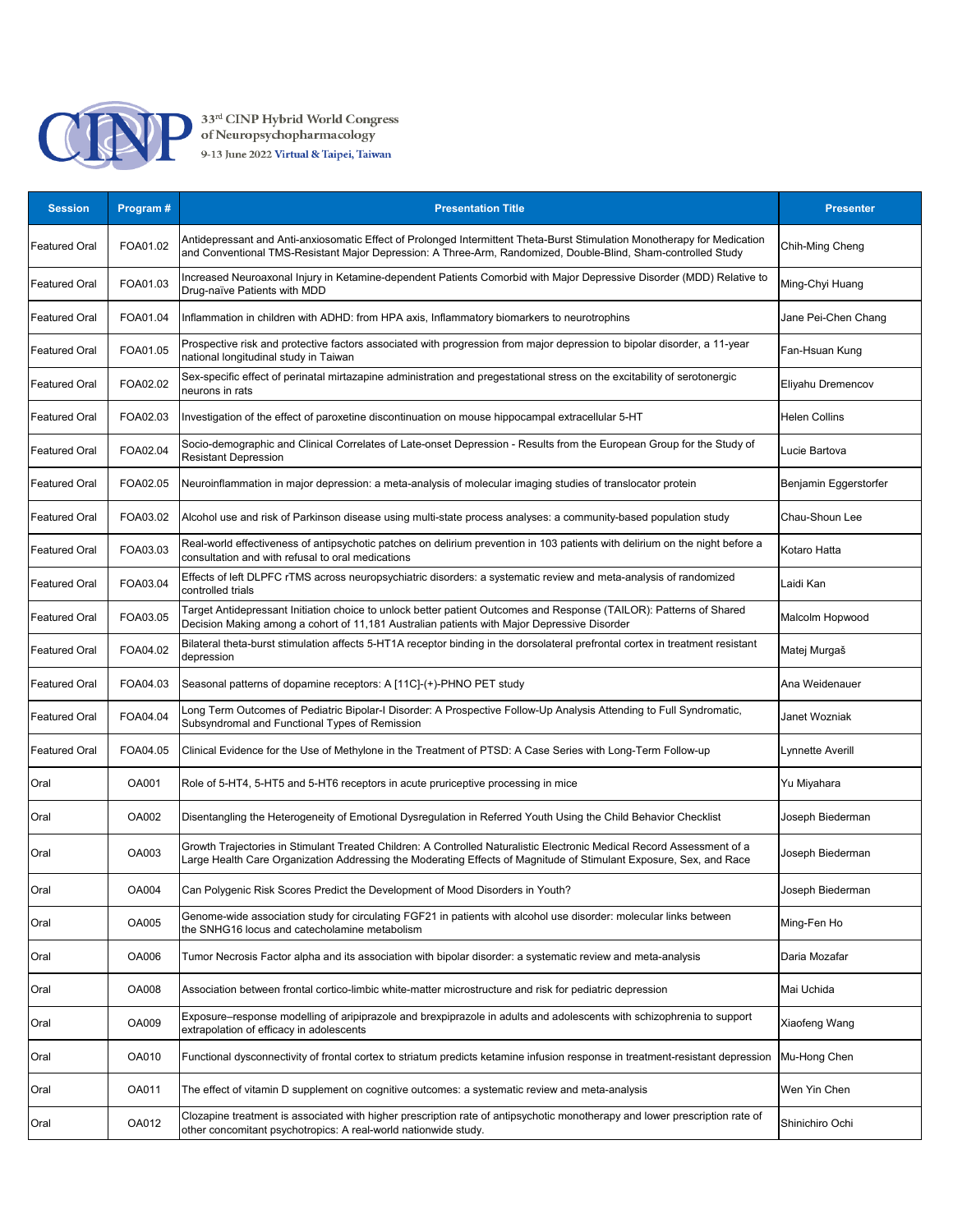

| <b>Session</b> | Program#     | <b>Presentation Title</b>                                                                                                                                                           | <b>Presenter</b>          |
|----------------|--------------|-------------------------------------------------------------------------------------------------------------------------------------------------------------------------------------|---------------------------|
| Oral           | OA013        | Addiction-like behavior of morphine via the opioid-like receptor NPR-17 in Caenorhabditis elegans                                                                                   | Soichiro Ide              |
| Oral           | OA014        | Review of the TAAR1 Agonist Ulotaront: Part I - From Discovery to Clinic                                                                                                            | Courtney Zeni             |
| Oral           | OA015        | The cognitive impairment and the activation of hippocampal microglia induced by the methamphetamine-mediated excessive<br>dopamine in the nucleus accumbens of mice                 | Yuka Kusui                |
| Oral           | OA016        | Dysfunction of visual and default mode networks characterize generalized anxiety disorder                                                                                           | Minlan Yuan               |
| Oral           | <b>OA017</b> | Can Machine Learning Identify Childhood Characteristics That Predict Future Development of Bipolar Disorder a Decade<br>Later?                                                      | Mai Uchida                |
| Oral           | OA018        | Amelioration of obesity-induced cognitive dysfunction via a lorcaserin-betahistine combination treatment                                                                            | Ike De La Pena            |
| Oral           | OA019        | Review of the TAAR1 Agonist Ulotaront: Part II - Summary of Initial Clinical Efficacy/Safety Results                                                                                | Courtney Zeni             |
| Oral           | OA020        | ADHD Diagnosis and Related Impairments Observed in Children with Parental ADHD                                                                                                      | Mai Uchida                |
| Oral           | OA021        | The ameliorating effect of memantine on the impairment of social behaviors induced by single social defeat stress as<br>juveniles via regulating the GluN2–ERK1/2 signaling pathway | Mikio Yoshida             |
| Oral           | OA022        | Comparison of COVID-19 Delirium and Non-COVID-19 Delirium                                                                                                                           | Kyohei Otani              |
| Oral           | OA023        | Working memory may play a mediator between executive function and ability emotional intelligence in bipolar spectrum<br>disorders                                                   | Yun-Hsuan Chang           |
| Oral           | <b>OA024</b> | Therapeutic-like activity of cannabidiolic methyl ester in the MK-801 preclinical model of schizophrenia                                                                            | <b>Brandon Richardson</b> |
| Oral           | OA025        | Weight and bipolar disorder. A molecular pathway analysis                                                                                                                           | Marco Calabrò             |
| Oral           | OA026        | The effects of iTBS on prefrontal hemodynamic response and executive function are not linear to the stimulation intensity: A<br><b>TMS-fNIRS</b> experiment                         | Bella Zhang               |
| Oral           | <b>OA027</b> | In Vitro and In Vivo Neurotoxicity Induced by Nano-plastics                                                                                                                         | Na-Hyun Kim               |
| Oral           | OA028        | Altered Environmental Cue Processing Associated with Problematic Behaviors in Behavioral Addiction                                                                                  | Yui Asaoka                |
| Oral           | OA029        | Prescribing trends for patients with schizophrenia over 20 years: a retrospective panel study                                                                                       | Norio Yasui-Furukori      |
| Oral           | OA030        | Cognitive and Affective Associations with Eating Behavior in Young Adults                                                                                                           | Jae-Won Jung              |
| Oral           | OA031        | Mice with a genetic loss of the vesicular glutamate transporter vGLUT3 targeted to 5-HT neurons show putative anhedonia<br>and reduced reward sensitivity                           | L. Sophie Gullino         |
| Oral           | OA032        | The therapeutic effects of 5-HT1A receptor agonist on the psychomotor hyperactivity in dopamine-deficient mice.                                                                     | Yukiko Ochiai             |
| Oral           | OA033        | Effect of MAOA exon 1 methylation on cerebral MAO-A in seasonal depression and health                                                                                               | Patricia Anna Handschuh   |
| Oral           | OA034        | Small peptide-like TrkB ligand produces antidepressant effects inducing BDNF-TrkB signaling in Unpredictable Chronic Mild<br>Stress-treated mice                                    | Liana Zainullina          |
| Oral           | OA035        | The effect of ABCB1 variants and sex on serotonin transporter occupancy in the brain                                                                                                | Leo Robert Silberbauer    |
| Oral           | OA036        | Efficacy of tPBM on ADHD Symptoms and Executive Function Deficits in Adults with High-Functioning Autism Spectrum<br><b>Disorder</b>                                                | Chloe Hutt Vater          |
| Oral           | OA037        | Effect of heparan sulfate glucosamine 3-O-sulfotransferase 4 on SARS-CoV-2 infection.                                                                                               | Seii Ohka                 |
| Oral           | OA038        | Efficacy of prefrontal rTMS on the refractory depressed patients: a real-world experience                                                                                           | Tung-Ping Su              |
| Oral           | OA039        | Combined venlafaxine and brexpiprazole administration in rats rapidly increases dopamine neurons activity                                                                           | Stephen Daniels           |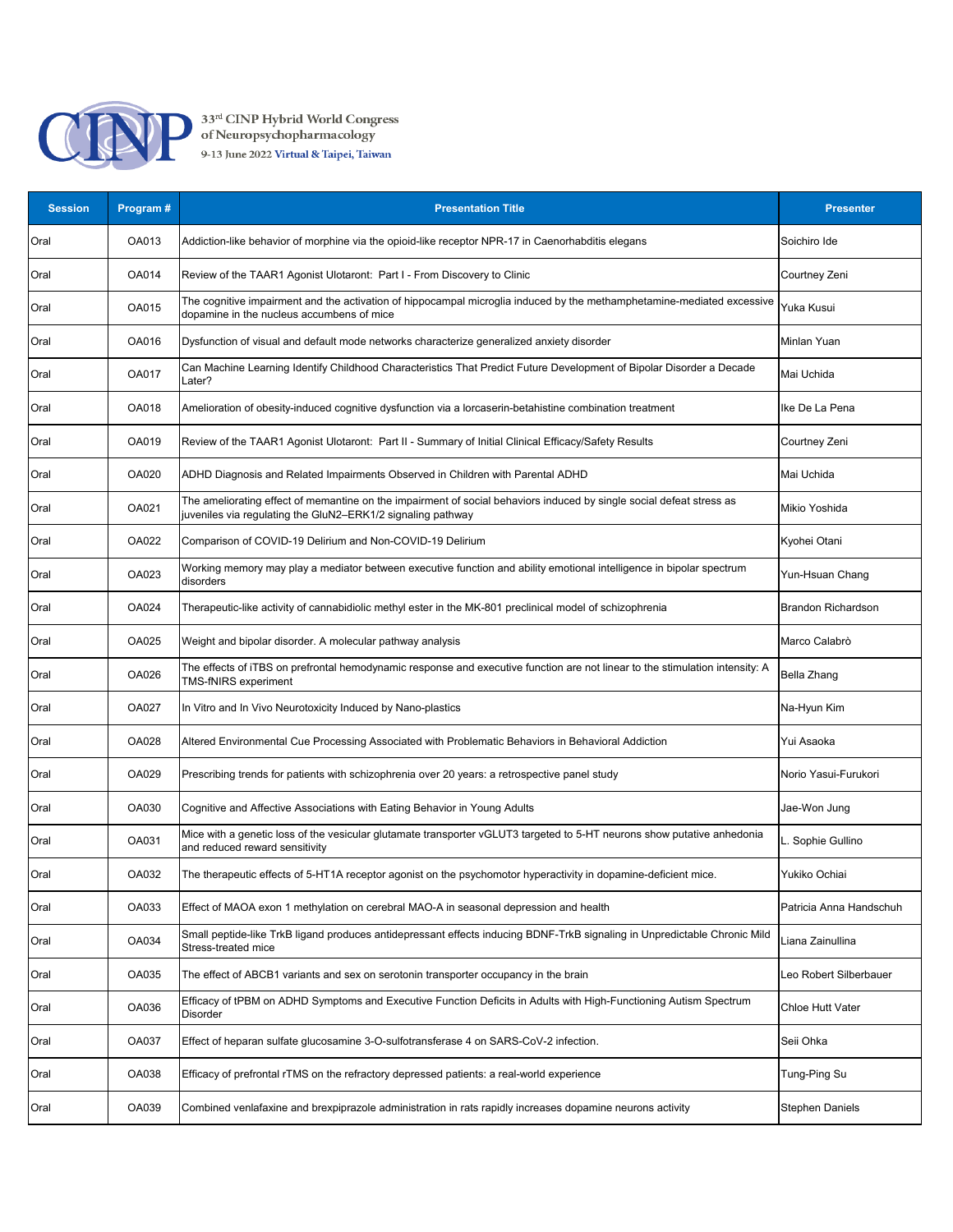

| <b>Session</b> | Program #    | <b>Presentation Title</b>                                                                                                                                                                                            | <b>Presenter</b>           |
|----------------|--------------|----------------------------------------------------------------------------------------------------------------------------------------------------------------------------------------------------------------------|----------------------------|
| Oral           | OA040        | New horizons for patients with Schizophrenia? A scoping review of the efficacy of the emerging drugs in negative and<br>cognitive symptoms                                                                           | Odete Nombora              |
| Oral           | OA041        | Intravenous arketamine as an adjunctive therapy for treatment-resistant depression: a randomized, double-blind, crossover<br>trial                                                                                   | Gustavo C Leal             |
| Oral           | OA042        | Influence of gender-affirming hormone treatment on hypothalamic and subunit volumes in gender dysphoria                                                                                                              | Melisande Elisabeth Konadu |
| Oral           | OA043        | Exploring the association between brain-derived neurotrophic factor (BDNF) levels and longitudinal psychopathological and<br>cognitive changes in Sardinian psychotic patients                                       | Ulker Isayeva              |
| Oral           | OA044        | Seasonal affective disorder: Can lifestyle make a change?                                                                                                                                                            | Max Rothenberg             |
| Oral           | OA045        | Pharmacogenetics of CYP2C19 in response and side effects to MDD treatment: a machine learning approach                                                                                                               | Marco Calabrò              |
| Oral           | OA046        | Modulation of DNA methylation and protein expression in the prefrontal cortex by repeated administration of D-Lysergic acid<br>diethylamide (LSD): impact on neurotropic, neurotrophic and neuroplasticity signaling | Antonio Inserra            |
| Oral           | OA047        | Removal of cervical lymph nodes suppresses motor dysfunction in mice with cerebral ischemic stroke                                                                                                                   | Naotaka Izuo               |
| Oral           | OA048        | The vHipp-mPFC pathway involvement in the modulation of antidepressant response                                                                                                                                      | Douglas Formolo            |
| Oral           | OA049        | Adiponectin as a rapid-acting antidepressant: an investigation of its mechanisms of action                                                                                                                           | Suk Yu Yau                 |
| Oral           | OA050        | COVID-9 pandemic and lockdowns did not significantly affect GABA and glutamine levels in patients with treatment resistant<br>depression and healthy individuals                                                     | Valentin Popper            |
| Oral           | OA051        | Central and peripheral changes in the metabolism of tryptophan via serotonin and kynurenine in neuropathic rats tolerant to<br>morphine                                                                              | Stefano Comai              |
| Oral           | OA052        | Gender-affirming hormone therapy influences insular connectivity patterns in gender dysphoric and cisgender individuals                                                                                              | Murray Bruce Reed          |
| Oral           | OA053        | A meta-analysis of polygenic risk scores for mood disorders, neuroticism, and schizophrenia in antidepressant response                                                                                               | Giuseppe Fanelli           |
| Oral           | OA054        | Predicting Suicidality among Depressed Patients with Bipolar Disorder: A Structural Neuroimaging and Machine Learning<br>Study                                                                                       | Lidia Fortaner-Uyà         |
| Oral           | <b>OA055</b> | Mitigation strategy-associated global reductions in cortical thickness in patients with treatment resistant depression<br>compared to healthy individuals during the COVID-19 pandemic in Austria                    | Jakob Unterholzner         |
| Oral           | OA056        | Repeated pharmacological activation of SK channel precipitates depressive-like behavior and cognitive deficit in an age-<br>dependent manner                                                                         | S M Nageeb Hasan           |
| Oral           | OA057        | A Bayesian perspective on the influence of gender-affirming hormone therapy on behavioural and neural correlates of sexual<br>arousal                                                                                | Manfred Klöbl              |
| Oral           | OA058        | A Case Describing Two Rare Causes of Mania                                                                                                                                                                           | Lymaries Velez             |
| Oral           | OA059        | Methylone, a rapid acting entactogen with robust antidepressant-like activity in the Forced Swim Test                                                                                                                | Jennifer Warner-Schmidt    |
| Oral           | OA060        | Mitigation strategy-associated global reductions in cortical thickness in patients with treatment resistant depression<br>compared to healthy individuals during the COVID-19 pandemic in Austria                    | Keiko Ikemoto              |
| Oral           | OA061        | TAAR1 ligand neuron, D-neuron: Key of novel non-D2 receptor-binding antipsychotics, including SEP-363856 (Ulotaront)                                                                                                 | Keiko Ikemoto              |
| Oral           | OA062        | Can Pediatric Bipolar Disorder Be Successfully Treated When Comorbid with Conduct Disorder? A Secondary Analysis of<br>Clinical Trials of Risperidone, Olanzapine, Aripiprazole, Ziprasidone, and Quetiapine         | Janet Wozniak              |
| Oral           | OA063        | Open-Label Trial of N-acetylcysteine for the Treatment of Pediatric Bipolar Spectrum Disorder                                                                                                                        | Janet Wozniak              |
| Oral           | OA064        | A Randomized, Double-Blind, Controlled Clinical Trial of Omega-3 Fatty Acids and Inositol as Monotherapies and in<br>Combination for the Treatment of Pediatric Bipolar Spectrum Disorder                            | Janet Wozniak              |
| Oral           | OA065        | Long-term effects of adjunctive brexpiprazole on life engagement in patients with major depressive disorder: post hoc<br>analysis of Inventory of Depressive Symptomatology Self-Report data                         | François Therrien          |
| Oral           | OA066        | Reward seeking behavior towards food-related stimuli under amygdala activation in rats.                                                                                                                              | Chien-Wen Lai              |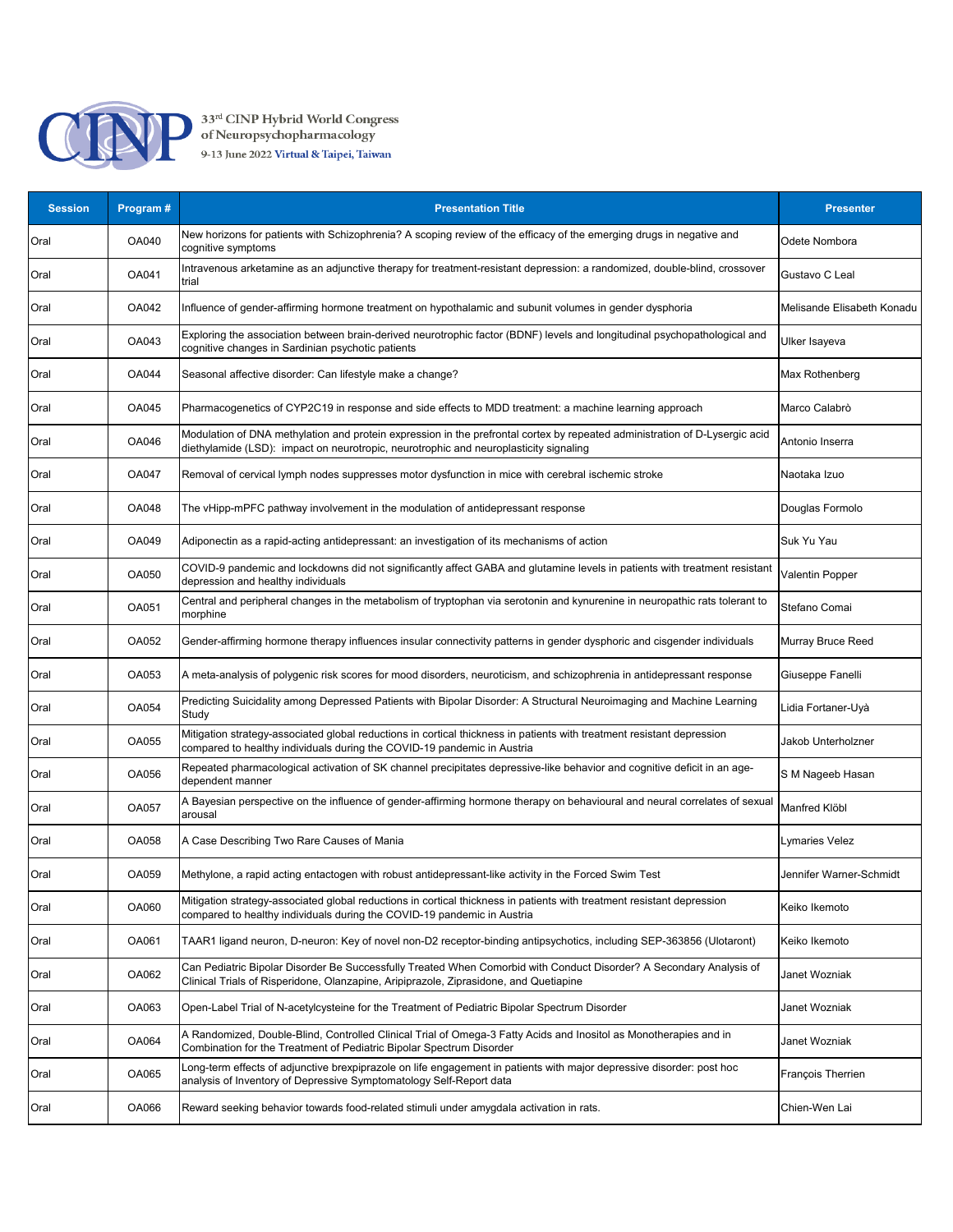

33<sup>rd</sup> CINP Hybrid World Congress<br>of Neuropsychopharmacology<br>9-13 June 2022 Virtual & Taipei, Taiwan

| <b>Session</b> | Program #    | <b>Presentation Title</b>                                                                                                                                                                                                                                 | <b>Presenter</b>      |
|----------------|--------------|-----------------------------------------------------------------------------------------------------------------------------------------------------------------------------------------------------------------------------------------------------------|-----------------------|
| Oral           | OA067        | Bone Formation Marker Increase are Associated with Mood and Relapse Improvement during Detoxification of Alcohol<br>Dependent patients                                                                                                                    | Megan Tsao            |
| Oral           | OA068        | The temporal profiles of frontal gene expression compared in the rat model of post-traumatic stress disorder (PTSD) and the<br>conditioned fear model                                                                                                     | Shao-Han Chang        |
| Oral           | OA069        | Secondhand smoke increases the risk of psychiatric morbidity: a population-based longitudinal cohort study                                                                                                                                                | Jia-In Lee            |
| Oral           | OA073        | Distinct behavior in early life stress dams predicts heterogeneity in future stress response in offspring over lifespan                                                                                                                                   | Franziska Mey         |
| Oral           | <b>OA075</b> | Insulin metabolism indexes modulate brain structure and function in depressed bipolar disorder patients                                                                                                                                                   | Federico Calesella    |
| Oral           | OA076        | Escitalopram and Structural Plasticity in the left Dorsolateral Prefrontal Cortex                                                                                                                                                                         | <b>Thomas Vanicek</b> |
| Oral           | <b>OA077</b> | Latin American Consensus Recommendations for the Management and Treatment of Patients with Treatment Resistant<br>Depression (TRD)                                                                                                                        | Ricardo Corral        |
| Oral           | OA080        | Interim Results from the First International Randomized Trial of an NCE as an Add-on in Patients with Treatment-Resistant<br>Schizophrenia (TRS): Benefits of Glutamate Modulation with Evenamide                                                         | Ravi Anand            |
| Oral           | OA081        | Aucklandia lappa reduces A_, hyperphosphorylated tau and memory deficits in 3xTg Alzheimer mice                                                                                                                                                           | Yu-Jung Cheng         |
| Oral           | OA082        | Retinal Nerve Fiber Layer Thickness Associated with Specific Brain Region Volumes in Bipolar Disorder                                                                                                                                                     | Shang-Ying Tsai       |
| Oral           | OA083        | Metanalysis of topiramate use in alcohol use disorder                                                                                                                                                                                                     | Shaw-Ji Chen          |
| Oral           | OA084        | CPEB3-dowregulated Nr3c1 mRNA translation confers resilience to developing posttraumatic stress disorder-like behavior in<br>fear-conditioned mice                                                                                                        | Yi-Shuian Huang       |
| Oral           | OA085        | Different but Shared Molecular Mechanisms Underlying 10-Hz Repetitive Transcranial Magnetic Stimulation and Intermittent<br>Theta Burst Stimulation over Left Prefrontal Cortex for Treatment-Resistant Depression: A Randomized Sham-Controlled<br>Trial | Cheng-Ta Li           |
| Oral           | OA087        | Associations of leptin, C-reactive protein and corticostriatal connectivity in bipolar disorder                                                                                                                                                           | Shyh-Yuh Wei          |
| Oral           | <b>OA088</b> | Clinical Experience with Brexpiprazole for the Treatment of Schizophrenia in Central Taiwan                                                                                                                                                               | Nan-Ying Chiu         |
| Oral           | OA089        | Clinical Experiences of Alcohol Use Disorder Treatment with Naltrexone and Acamprosate                                                                                                                                                                    | Nan-Ying Chiu         |
| Oral           | OA090        | Microbial metabolites regulate social novelty via the CaMKII neurons in the BNST                                                                                                                                                                          | Chia-Wei Liou         |
| Oral           | OA091        | Microbiota modulates locomotion via vagus-dependent glucagon-like peptide-1 signaling                                                                                                                                                                     | Tzu-Ting Lai          |
| Oral           | OA092        | The effects of Lactobacillus Plantarum PS128 on depressive symptoms in patients with major depressive disorder: an 8-<br>week randomized double-blind, placebo-controlled study                                                                           | Chun-Hsin Chen        |
| Oral           | OA093        | Clinical Profiles of Patients Intoxicated with Synthetic Cathinones and Methamphetamines: A Matched Case-control Study in<br>a Psychiatric Emergency Department                                                                                           | Chia-Heng Lin         |
| Oral           | OA094        | The efficacy of non-invasive, non-convulsive electrical neuromodulation on depression, anxiety and sleep disturbance: A<br>systematic review and meta-analysis                                                                                            | Yingchih Cheng        |
| Oral           | OA095        | Lower batokine BMP8b levels in medicated than drug-free schizophrenia patients and the association with metabolic<br>abnormalities                                                                                                                        | Po-Yu Chen            |
| Oral           | OA096        | Prefrontal excitation-inhibition balance and social cognition in bipolar disorder                                                                                                                                                                         | Chengying Wu          |
| Oral           | OA097        | Different association between inflammatory markers and executive function across different psychiatric disorders                                                                                                                                          | Tzu-Yun Wang          |
| Oral           | OA098        | Inhibition of neutral amino acid transporters ASCT1 and ASCT2 by L-4-fluorophenylglycine promotes antidepressant–like<br>effects                                                                                                                          | Hwei-Hsien Chen       |
| Oral           | OA099        | The neuroaxonal injury biomarker of Neurofilament Light Chain in Major depressive disorder and Bipolar disorder                                                                                                                                           | Ya Mei Bai            |
| Oral           | OA100        | Decreased local functional connectivity associated with enhanced long-range functional connectivity in cognitive networks<br>after benzoate treatment in mild cognitive impairment patients: a pilot fMRI study                                           | Cheng-Hao Tu          |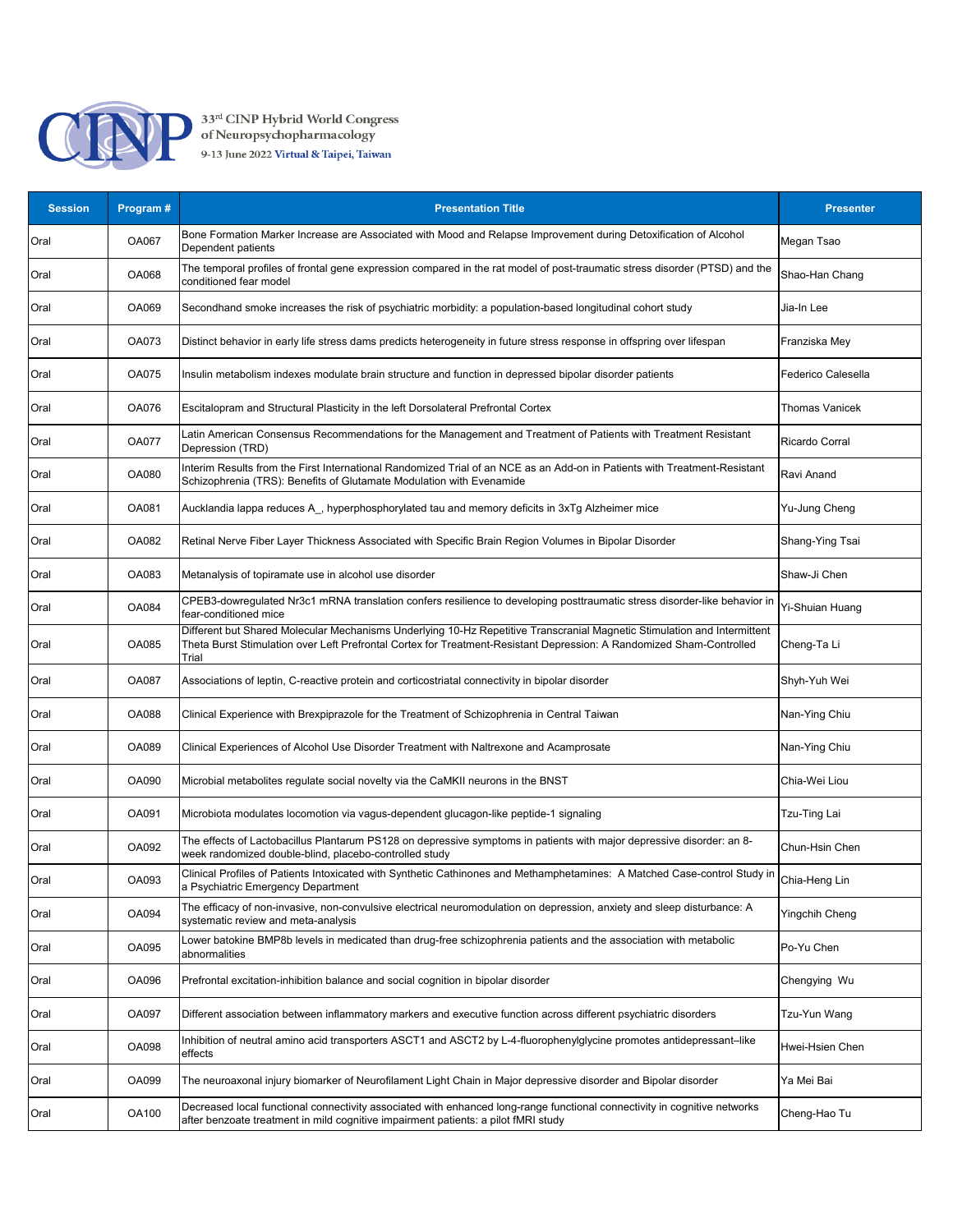

| <b>Session</b> | Program # | <b>Presentation Title</b>                                                                                                                                                                    | <b>Presenter</b>       |
|----------------|-----------|----------------------------------------------------------------------------------------------------------------------------------------------------------------------------------------------|------------------------|
| Oral           | OA101     | Social cognitive deficits in euthymic bipolar patients are associated with worse sensorimotor processing and non-social<br>neurocognitive function.                                          | <b>Ying Tsung Tsai</b> |
| Oral           | OA102     | A critical time window for early-life antibiotic exposure on autistic-like behavior and gut microbiota dysbiosis in mice                                                                     | Yuan Yuan Lin          |
| Oral           | OA103     | Biological evidence for the vulnerability of late-life depression with suicide attempt to white matter hyperintensity which may<br>contribute to higher risk of dementia                     | Yi-Jung Lin            |
| Oral           | OA104     | Role of Orexin-A in the Treatment Response to Clozapine in Patients with Schizophrenia                                                                                                       | Yan Jiun Hung          |
| Oral           | OA105     | Subtyping major depressive disorder: Complete-linkage clustering voxel-wise functional connectivity of resting fMRI                                                                          | Yan-Cheng Chen         |
| Oral           | OA106     | Intracortical inhibition and HPA axis function in MDD                                                                                                                                        | Yun Tzu Lan            |
| Oral           | OA107     | Dysfunction of Circulating Endothelial Progenitor Cells in Patients With Major Depressive Disorder                                                                                           | Ying-Jay Liou          |
| Oral           | OA108     | Improved hemispheric lateralization of semantic processing after aripiprazole treatment in first-episode psychosis or ultra-<br>high risk state                                              | Tzung-Jeng Hwang       |
| Oral           | OA109     | Phase-dependent alterations in blood orexin-A levels in methamphetamine users                                                                                                                | Wan Chen Lee           |
| Oral           | OA110     | Neuronal correlates of mismatch negativity deficit of schizophrenia                                                                                                                          | Yi-Ting Lin            |
| Oral           | OA111     | Interactions between dopamine transporter and N-methyl-D-aspartate receptor-related amino acids in cognitive impairments<br>in schizophrenia                                                 | Kai-Chun Yang          |
| Oral           | OA112     | Association of dementia risk genes and mild behavioral impairment                                                                                                                            | Cheng-Sheng Chen       |
| Oral           | OA113     | Light and Behavioural and Psychological Symptoms of Dementia (BPSD) in Care Home Patients - A Perspective From Sleep-<br>Wake Rhythm                                                         | Ta-Wei Guu             |
| Oral           | OA114     | Correlation of potential diagnostic biomarkers (peripheral miRNA and protein) of bipolar II disorder                                                                                         | Sheng-Yu Lee           |
| Oral           | OA115     | Manic Psychosis Associated with Salvia divinorum                                                                                                                                             | Tse-Yu Lin             |
| Oral           | OA116     | Associations between BDNF Val66Met Polymorphism, Melancholic Feature and Treatment Refractoriness in Patients with<br>Treatment-resistant Depression                                         | <b>Yu-Shiou Lin</b>    |
| Oral           | OA117     | Polygenic risk scores indicates genetic overlap between methamphetamine use and other psychiatric disorders                                                                                  | Yen-Feng Lin           |
| Oral           | OA118     | Causal effect of Fibroblast growth factor-2 on Bipolar disorder risk: A Mendelian randomization analysis                                                                                     | Chia Hui Chiu          |
| Oral           | OA119     | The relation between second-generation antipsychotics and laxative use in elderly patients with schizophrenia                                                                                | Ching-Hua Lin          |
| Oral           | OA121     | Experiences, preferences, and stigmatized attitudes among Taiwanese depressed patients                                                                                                       | Chia-Ming Chang        |
| Oral           | OA122     | Role of Endocannabinoid Signaling for the Antidepressant Activity of Omega-3 Fatty Acids                                                                                                     | Kuan Pin Su            |
| Poster         | P001      | Cognitive Performances across Individuals at High Genetic Risk for Schizophrenia, High Genetic Risk for Bipolar Disorder,<br>and Low Genetic Risks: A Combined Polygenic Risk Score Approach | Kazutaka Ohi           |
| Poster         | P002      | Impaired neural inflammation and stress tolerance against acute restraint stress in Interleukin-18-deficient mice                                                                            | Kyosuke Yamanishi      |
| Poster         | P003      | Serotonin transporter promoter activity regulated by polymorphisms and DNA methylation affects depression and cognitive<br>decline in old people: The Arao study                             | Yutaro Yanagida        |
| Poster         | P004      | Ifenprodil for the treatment of methamphetamine use disorder: An exploratory, randomized, double-blind, placebo-controlled<br>trial                                                          | Hiroko Kotajima        |
| Poster         | P005      | Ketamine and esketamine in geriatric depression: case series and a literature review                                                                                                         | Simon Kung             |
| Poster         | P006      | The neuronal network between the dorsal striatum and dorsal raphe nucleus modulated by N-acetyltransferase, Shati/Nat8l,<br>regulates the stress sensitivity                                 | Hajime Miyanishi       |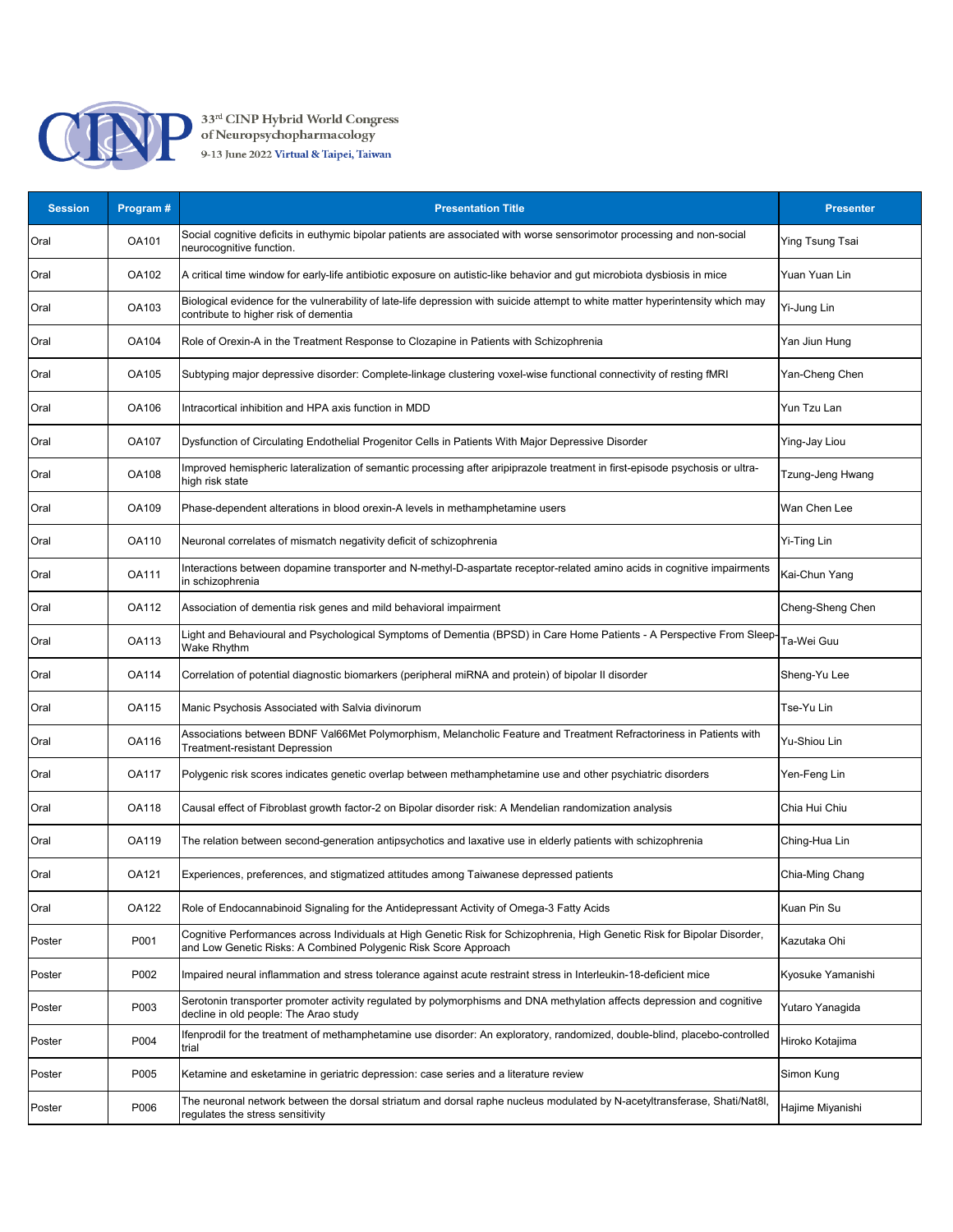

33<sup>rd</sup> CINP Hybrid World Congress<br>of Neuropsychopharmacology<br>9-13 June 2022 Virtual & Taipei, Taiwan

| <b>Session</b> | Program # | <b>Presentation Title</b>                                                                                                                                                                                                                           | <b>Presenter</b>    |
|----------------|-----------|-----------------------------------------------------------------------------------------------------------------------------------------------------------------------------------------------------------------------------------------------------|---------------------|
| Poster         | P007      | Depression and stress druing the first lockdown among teenage students in Taiwan                                                                                                                                                                    | Wenyu Hsu           |
| Poster         | P008      | Nicotinic acetylcholine receptor subtypes regulate social and cognitive behaviors in mice administered phencyclidine<br>repeatedly                                                                                                                  | Yukihiro Noda       |
| Poster         | P009      | Social isolation during the COVID-19 pandemic: the mental health of patients with dementia and their caregivers                                                                                                                                     | Shisei Tei          |
| Poster         | P010      | CB1 receptors in the mice prefrontal cortex regulate spatial cognitive function.                                                                                                                                                                    | Tomohiro Tokutake   |
| Poster         | P011      | High-sucrose diets contribute to brain angiopathy with impaired glucose uptake into the brain parenchyma and psychosis-<br>related higher brain dysfunctions in mice                                                                                | Shinobu Hirai       |
| Poster         | P012      | Immediate and delayed alterations in glutamate levels and resting state functional connectivity in the default mode network<br>after S-ketamine in healthy volunteers: An ultra-high field multimodal brain imaging study                           | Lena Vera Danyeli   |
| Poster         | P013      | Intraventricular interleukin-17A administration activates microglia and altered their localization in the cerebral cortex of fetal<br>brain                                                                                                         | Tetsuya Sasaki      |
| Poster         | P014      | A role for the mu opioid receptor in the antidepressant effects of a delta opioid receptor agonist KNT-127                                                                                                                                          | Yuki Moriya         |
| Poster         | P015      | The Efficacy of Anti-epileptic Drugs in the Animal Model of Autism Spectrum Disorder                                                                                                                                                                | Yuka Moriya         |
| Poster         | P016      | A Single Yoga Session for Stress and Anxiety in Adults with or without Mental Illnesses: A Scoping Review                                                                                                                                           | Saeko Ikai-Tani     |
| Poster         | P017      | The correlation of neuropsychiatric diseases with cardiovascular diseases based on NDB Open Data Japan                                                                                                                                              | Kazuo Ishii         |
| Poster         | P018      | The relationship between social avoidance and in vivo frontal mGluR5 availability in drug-naïve patients with major<br>depressive disorder: A preliminary study                                                                                     | Jong-Hoon Kim       |
| Poster         | P019      | Involvement of muscarinic receptors for psychomotor hyperactivity in dopamine deficient mice                                                                                                                                                        | Masayo Fujita       |
| Poster         | P020      | Sustained response with lurasidone in patients with acute schizophrenia: A post-hoc analysis of randomized, placebo-<br>controlled trial (JEWEL study)                                                                                              | Kentaro Takai       |
| Poster         | P021      | Predictor for recovery in patients with first episode psychosis                                                                                                                                                                                     | Ling Li             |
| Poster         | P022      | Impact of environmental factors and premorbid adjustment on the cortical thinning in patients with schizophrenia                                                                                                                                    | Fatima Zahra Rami   |
| Poster         | P023      | Extracellular cardiolipin enhances the uptake of amyloid-_(1-42) by microglia and brain organoids                                                                                                                                                   | Taryn Murray        |
| Poster         | P024      | The difference symptomatic improvement pattern revealed by factor analysis between placebo response and response to<br>antidepressant in treatment resistant depression: A exploratory analysis of a failed clinical trial of Intranasal Esketamine | Akihide Wakamatsu   |
| Poster         | P025      | Effect of lurasidone on prosocial function in schizophrenia: Post hoc analysis of JEWEL study                                                                                                                                                       | Hidenori Maruyama   |
| Poster         | P026      | Maternal exercise improves hippocampal synaptic plasticity in adult offspring                                                                                                                                                                       | Julia Rosa          |
| Poster         | P027      | Retinoic acid-related orphan receptor-_t overexpression affect the murine central nervous system and behaviors                                                                                                                                      | Tetsuya Sasaki      |
| Poster         | P028      | THE TREATMENT OF MICROBE THERAPY IN A LONGITUDINAL FOLLOW-UP OF PSYCHIATRIC DISORDERS: A<br><b>SYSTEMATIC REVIEW</b>                                                                                                                                | Cassandra Sgarbossa |
| Poster         | P029      | Intracerebral expression pattern of ASD risk gene MyosinId mRNA and localization of the translation products to dendrite<br>spines.                                                                                                                 | Tetsuya Sasaki      |
| Poster         | P030      | Distribution pattern of mRNA of Interleukin-17 receptor A in the murine primary somatosensory area during the postnatal<br>period.                                                                                                                  | Tetsuya Sasaki      |
| Poster         | P031      | Primate specific synaptic reorganization during postnatal development and its disruption in ASD                                                                                                                                                     | Tetsuya Sasaki      |
| Poster         | P032      | Single-nucleotide polymorphisms of the SLC17A9 and P2RY12 genes are significantly associated with phantom tooth pain                                                                                                                                | Soeda Moe           |
| Poster         | P033      | A Population Pharmacokinetic Analysis on Pharmacokinetic Characteristics Difference of Lurasidone Between Chinese and<br>Western Subjects                                                                                                           | Huijuan Zhang       |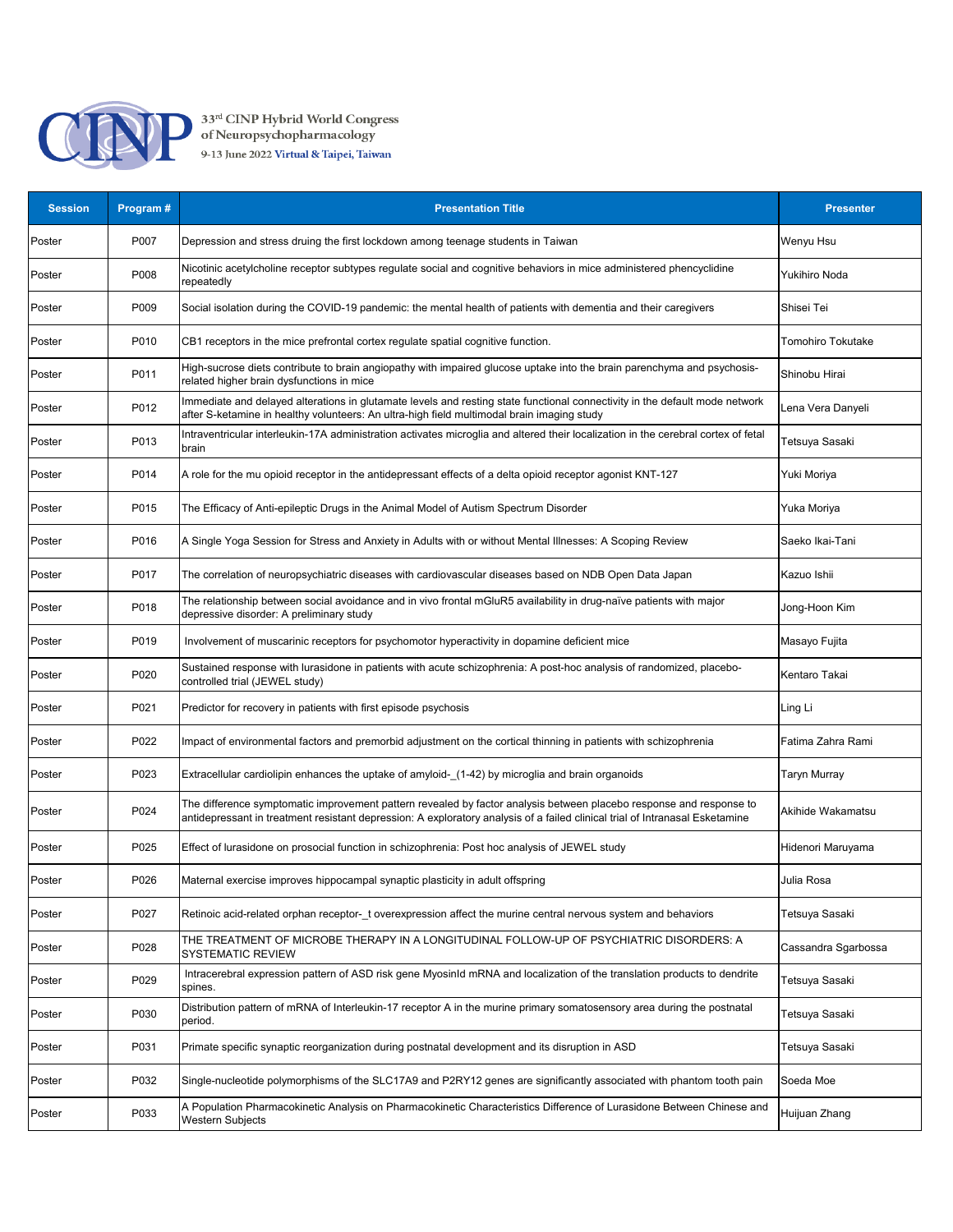

| <b>Session</b> | Program# | <b>Presentation Title</b>                                                                                                                                                                                                                                                                                  | <b>Presenter</b>         |
|----------------|----------|------------------------------------------------------------------------------------------------------------------------------------------------------------------------------------------------------------------------------------------------------------------------------------------------------------|--------------------------|
| Poster         | P034     | Association of a single nucleotide polymorphism rs12496846 in the C3orf20 gene region, identified to be associated with<br>postoperative analgesia after mandibular sagittal split ramus osteotomy, with postoperative analgesia after major abdominal<br>surgery and C3orf20 gene expression in the brain | Daisuke Nishizawa        |
| Poster         | P035     | Does Sex Moderate the Clinical Presentation in Psychiatrically Referred Populations with Autism Spectrum Disorder?                                                                                                                                                                                         | Christina Lefebvre       |
| Poster         | P036     | nvolvement of ASIC1a in ASIC4-positive BNST/amygdala neurons in modulating anxiety and fear.                                                                                                                                                                                                               | Ya-Chih Chien            |
| Poster         | P037     | ong-term study of a transdermal patch formulation of blonanserin (DSP-5423P) in Japanese patients with schizophrenia                                                                                                                                                                                       | Yoshifumi Inoue          |
| Poster         | P038     | Comparison of safety profiles betweeen transdermal patch formulation and tablet formulation of blonanserin -Post hoc<br>analysis of phase 3 clinical trial data-                                                                                                                                           | Yoshifumi Inoue          |
| Poster         | P039     | Safety evaluation of transdermal patch of blonanserin in patients with schizophrenia with abnormal liver function test results<br>Post hoc analysis of phase 3 clinical trial data-                                                                                                                        | Yoshifumi Inoue          |
| Poster         | P040     | Functional Connectivity Changes in Treatment-Resistant Depression Upon Bilateral, Sequential Theta-Burst Stimulation                                                                                                                                                                                       | Peter Stöhrmann          |
| Poster         | P041     | Poor and ultrarapid CYP2D6 and CYP2C19 phenotypes in diverse populations: findings from a very large sample and "big<br>data" analysis                                                                                                                                                                     | <b>Yuliang Hu</b>        |
| Poster         | P042     | Sex dependent abnormal behavior in polyl:C-induced maternal immune activation model without gut segmented filamentous<br>bacteria in mice                                                                                                                                                                  | Shinya Fujii             |
| Poster         | P043     | Cariprazine-induced Obsessive Compulsive Symptoms in a Patient with Bipolar Disorder                                                                                                                                                                                                                       | Pornjira Pariwatcharakul |
| Poster         | P044     | Multilevel analysis of habitual physical activity facilities and cognitive impairment: a population-based study in Taiwan                                                                                                                                                                                  | Hui-Wen Yang             |
| Poster         | P045     | The pathological mechanisms of gender and menopause factors influencing cognitive impairments in Alzheimer's mice: role<br>of autonomic nervous system and sleep.                                                                                                                                          | Huang-Chang Chen         |
| Poster         | P046     | Pupillary response and its clinical correlates in autism spectrum disorder                                                                                                                                                                                                                                 | Juei-Po Lee              |
| Poster         | P050     | Neurobiological mechanisms of burnout in medical professionals                                                                                                                                                                                                                                             | Junya Fujino             |
| Poster         | P055     | The Effect of Lurasidone on Anhedonia in Adult Patients with Bipolar Depression                                                                                                                                                                                                                            | <b>Michael Tocco</b>     |
| Poster         | P057     | Safety Profile of Evenamide, a Novel Add-on Treatment for Patients with Schizophrenia Showing Inadequate Response to<br>Antipsychotics                                                                                                                                                                     | Ravi Anand               |
| Poster         | P058     | Design for an International Potentially Pivotal Clinical Trial for Evenamide as Add-on Treatment for Patients with Treatment-<br>Resistant Schizophrenia not Benefiting from Atypical Antipsychotics                                                                                                       | Ravi Anand               |
| Poster         | P061     | Predicting bipolar and unipolar depression based on immune-inflammatory markers and structural neuroimaging data: a<br>machine learning study                                                                                                                                                              | Federica Colombo         |
| Poster         | P062     | Lithium May Have Cardioprotective Potential via the Inhibitory Action on Myocardial Hypertrophy and Mitochondrial Oxidative<br>Stress                                                                                                                                                                      | Pao-Huan Chen            |
| Poster         | P063     | MicroRNAs serve as prediction and treatment-response biomarkers of attention-deficit/hyperactivity disorder and promote the<br>differentiation of neuronal cells                                                                                                                                           | Liang-Jen Wang           |
| Poster         | P064     | Associations of pro-inflammatory cytokines and depressive symptoms in major depression and bipolar disorder: a 1-year<br>follow-up study                                                                                                                                                                   | Mao-Hsuan Huang          |
| Poster         | P065     | Increased Nectin-4 levels in chronic ketamine abusers and the relationship with lower urinary tract symptoms                                                                                                                                                                                               | Hu-Ming Chang            |
| Poster         | P066     | Relationship Between the Domains of Theory of Mind, Social Dysfunction, and Oxytocin in Schizophrenia                                                                                                                                                                                                      | Kah Kheng Goh            |
| Poster         | P067     | Factors affecting switching from clozapine to paliperidone among patients with chronic schizophrenia in a nursing home - A<br>preliminary study                                                                                                                                                            | Dian-Jeng Li             |
| Poster         | P068     | Shared and Distinct Alterations of Brain Functional Connectivity Across Attention Deficit Hyperactivity Disorder, Bipolar<br>Disorder, and Major Depressive Disorder in Adolescence                                                                                                                        | Wan-Chen Chang           |
| Poster         | P069     | Therapeutic drug monitoring of paliperidone in patients with schizophrenia in Taiwan                                                                                                                                                                                                                       | Shih-Ku Lin              |
| Poster         | P070     | Elevated C-Reactive Protein Levels modify the effect of Magnesium on depression: a population-based study.                                                                                                                                                                                                 | Ming-Hui Chou            |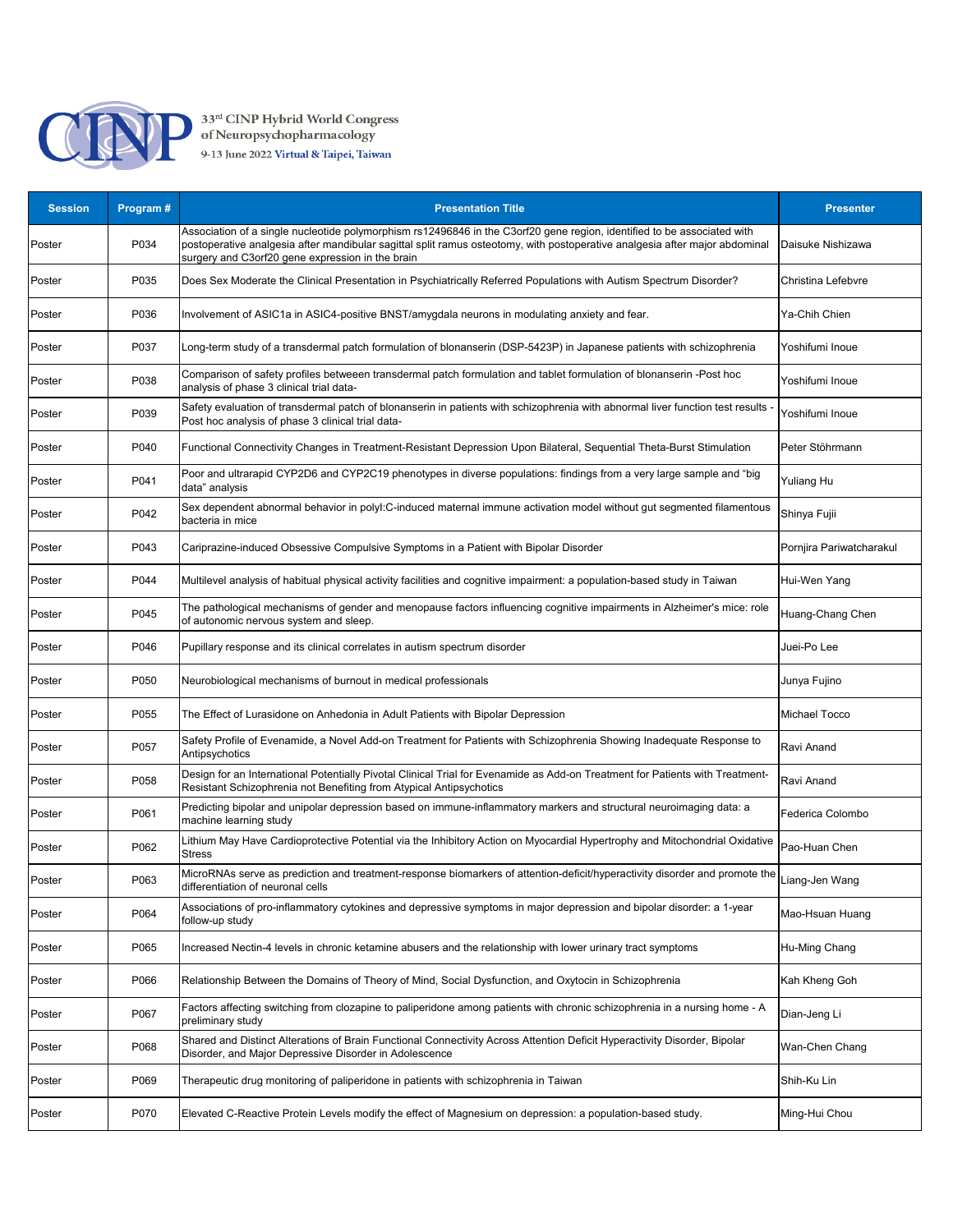

| <b>Session</b> | Program# | <b>Presentation Title</b>                                                                                                                                                     | <b>Presenter</b>     |
|----------------|----------|-------------------------------------------------------------------------------------------------------------------------------------------------------------------------------|----------------------|
| Poster         | P071     | The changes of microstructure of white matter tracts predict persistent attention-deficit/hyperactivity disorder symptoms                                                     | Huey-Ling Chiang     |
| Poster         | P072     | Psychobiotic supplementation, anxiety, and stress among clinical nurses: A double-blind randomized control study                                                              | Shu-I Wu             |
| Poster         | P073     | The dose-dependent effects of aripiprazole on prolactin levels and sexual function in patients with schizophrenia                                                             | Mong-Liang Lu        |
| Poster         | P074     | Childhood physical neglect and mitochondrial copy number in patients with bipolar disorders                                                                                   | Cheng-Chen Chang     |
| Poster         | P075     | Predicting suicidality in patients with major depressive disorder: a modification of current rating scales                                                                    | Jen-Ping Chen        |
| Poster         | P076     | Dose-response analysis of aripiprazole in Taiwanese schizophrenic patients                                                                                                    | <b>Yun Tien</b>      |
| Poster         | P077     | Applying Machine Learning in the Gait Analysis and Physiological Signals in Early Dementia                                                                                    | Min-Wei Huang        |
| Poster         | P078     | Cluster analysis dissecting cognitive deficits in elderly with severe mental disorders and the association between<br>neurofilament light chain                               | Chu Ting Yang        |
| Poster         | P079     | Brain functional connectivity from electroencephalography signals and potential predictive biomarkers of treatment response<br>of major depression                            | Shiau-Shian Huang    |
| Poster         | P080     | Role of lateral habenula to ventral tegmental area projection glutamate in extinction of methamphetamine-conditioned place<br>preference                                      | Hsu-Sheng Chang      |
| Poster         | P081     | Plasma Nectin-4 increase in alcohol dependent patients is correlated with severity of brain damage and drinking compulsivity<br>improvement during detoxification period      | Hsiang-Wei Kuo       |
| Poster         | P082     | Gender Differences in the Leptin Reduction Associated with Chronic Ketamine Use                                                                                               | Hsuanyun Su          |
| Poster         | P083     | The role of miR199a-3p and NEDD4 on the development of methamphetamine addiction                                                                                              | Sin-Jie Jian         |
| Poster         | P084     | Pharmacological and nonpharmacological augmentation treatments for clozapine-resistant schizophrenia: a systematic<br>review and network meta-analysis                        | Ta-Chuan Yeh         |
| Poster         | P085     | Preventive effects of L-theanine on reinstatement of methamphetamine conditioned place preference                                                                             | Ming-Huan Chan       |
| Poster         | P086     | The Differences of Orexin-A Levels between Antipsychotic-treated And Drug-free Patients with Schizophrenia                                                                    | Yuyu Ko              |
| Poster         | P087     | The Effect of Different Intermittent Hypoxia Severity on Cognitive Function in Rats: The Roles of Autonomic Regulation and<br>Sleep                                           | Sheng-Chieh She      |
| Poster         | P088     | Plasma nicotine metabolite cotinine level in alcohol dependence                                                                                                               | Tung-Hsia Liu        |
| Poster         | P089     | The Restoration Effect of Sleep Apnea After Stroke on Behaviors and Pathophysiology Using Animal Model                                                                        | Chi-Wei Lin          |
| Poster         | P090     | Naltrexone and its Active Metabolite 6_-Naltrexol Metabolic Analyses In Vitro                                                                                                 | Shu Chih Liu         |
| Poster         | P091     | Machine learning approach to screen and differentiate the severity of obstructive sleep apnea with questionnaires and blood<br>oxygen saturation                              | Nai Yu Kuo           |
| Poster         | P092     | Using normative model to analyze the changes of white matter microstructural properties in autism spectrum disorder:                                                          | <b>Yi-Ling Chien</b> |
| Poster         | P093     | The effectiveness of virtual reality-based job interview training in adults with autism spectrum disorder                                                                     | Yi-Ling Chien        |
| Poster         | P094     | Assessing frontal lobe function using functional near infrared spectroscopy in autism spectrum disorder                                                                       | Yi-Ling Chien        |
| Poster         | P095     | Dose antidepressant prescription increase the risk of mortality in patients with dementia?                                                                                    | Jian-An Su           |
| Poster         | P096     | Ketamine-dependent Patients with Persistent Psychosis Have Higher Neurofilament Light Chain Levels Than Those Without                                                         | An-Nie Chung         |
| Poster         | P097     | Increased incidence of alcohol use disorder and alcohol-related psychiatric disorders in patients with obstructive sleep<br>apnea: a nationwide population-based cohort study | Yi-Wei Yeh           |